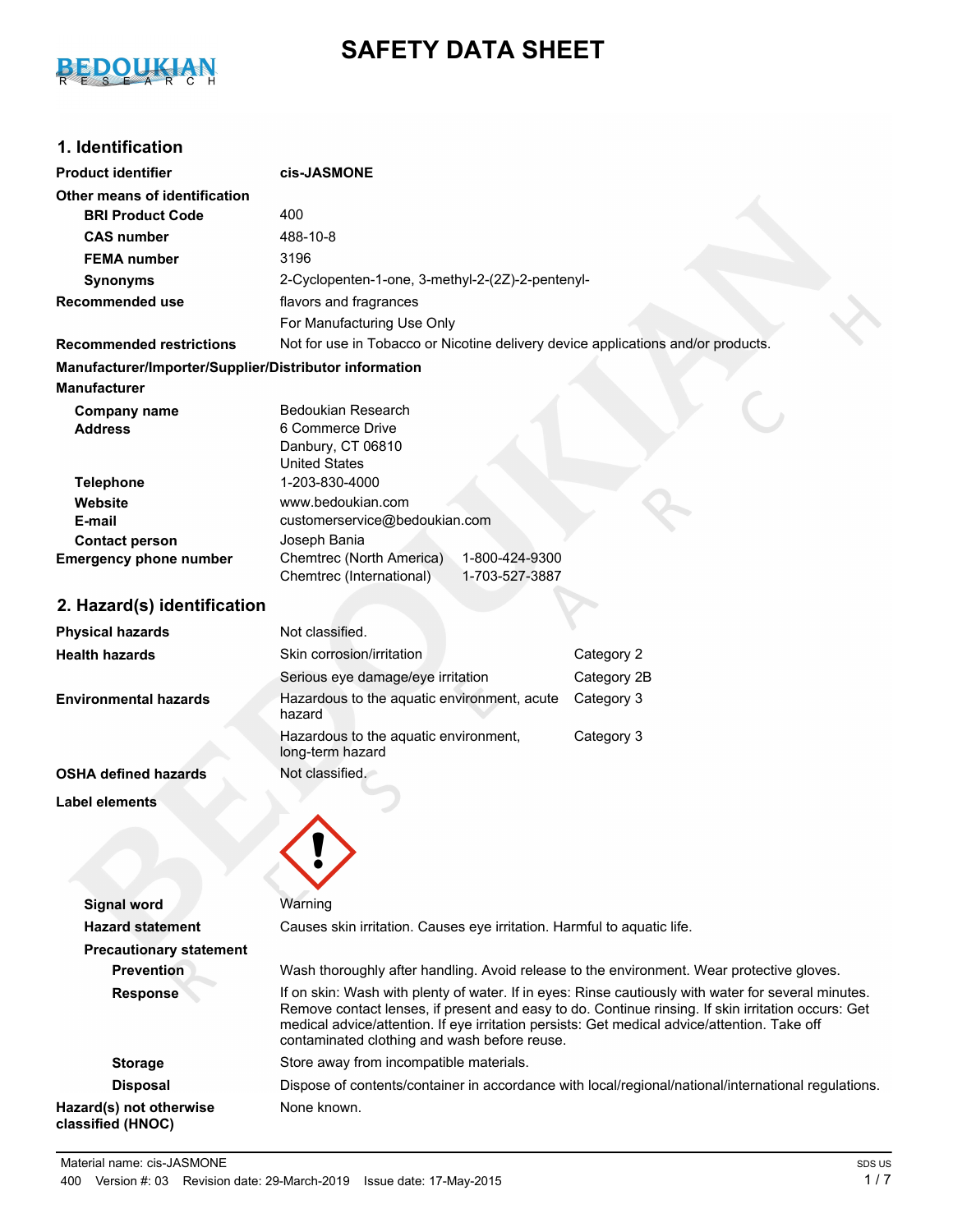## **3. Composition/information on ingredients**

**Substances**

| <b>Chemical name</b>                                                             | <b>Common name and synonyms</b>                                                                                                                                                                                                                                                                                                                                                                                                        | <b>CAS number</b> | $\%$ |  |
|----------------------------------------------------------------------------------|----------------------------------------------------------------------------------------------------------------------------------------------------------------------------------------------------------------------------------------------------------------------------------------------------------------------------------------------------------------------------------------------------------------------------------------|-------------------|------|--|
| cis-JASMONE                                                                      | 488-10-8<br>2-Cyclopenten-1-one,<br>3-methyl-2-(2Z)-2-pentenyl-                                                                                                                                                                                                                                                                                                                                                                        |                   | 100  |  |
| <b>Stabilizers</b>                                                               |                                                                                                                                                                                                                                                                                                                                                                                                                                        |                   |      |  |
| <b>Chemical name</b>                                                             | <b>Common name and synonyms</b>                                                                                                                                                                                                                                                                                                                                                                                                        | <b>CAS number</b> | $\%$ |  |
| synthetic alpha tocopherol                                                       |                                                                                                                                                                                                                                                                                                                                                                                                                                        | 10191-41-0        | 0.1  |  |
|                                                                                  | *Designates that a specific chemical identity and/or percentage of composition has been withheld as a trade secret.                                                                                                                                                                                                                                                                                                                    |                   |      |  |
| <b>Composition comments</b>                                                      | Occupational Exposure Limits for stabilizers are listed in Section 8.                                                                                                                                                                                                                                                                                                                                                                  |                   |      |  |
| 4. First-aid measures                                                            |                                                                                                                                                                                                                                                                                                                                                                                                                                        |                   |      |  |
| Inhalation                                                                       | Move to fresh air. Call a physician if symptoms develop or persist.                                                                                                                                                                                                                                                                                                                                                                    |                   |      |  |
| <b>Skin contact</b>                                                              | Remove contaminated clothing. Wash with plenty of soap and water. If skin irritation occurs: Get<br>medical advice/attention. Wash contaminated clothing before reuse.                                                                                                                                                                                                                                                                 |                   |      |  |
| Eye contact                                                                      | Immediately flush eyes with plenty of water for at least 15 minutes. Remove contact lenses, if<br>present and easy to do. Continue rinsing. If eye irritation persists: Get medical advice/attention.                                                                                                                                                                                                                                  |                   |      |  |
| Ingestion                                                                        | Rinse mouth. Get medical attention if symptoms occur.                                                                                                                                                                                                                                                                                                                                                                                  |                   |      |  |
| <b>Most important</b><br>symptoms/effects, acute and<br>delayed                  | Irritation of eyes. Exposed individuals may experience eye tearing, redness, and discomfort. Skin<br>irritation. May cause redness and pain.                                                                                                                                                                                                                                                                                           |                   |      |  |
| Indication of immediate<br>medical attention and special<br>treatment needed     | Provide general supportive measures and treat symptomatically. Keep victim under observation.<br>Symptoms may be delayed.                                                                                                                                                                                                                                                                                                              |                   |      |  |
| <b>General information</b>                                                       | Ensure that medical personnel are aware of the material(s) involved, and take precautions to<br>protect themselves.                                                                                                                                                                                                                                                                                                                    |                   |      |  |
| 5. Fire-fighting measures                                                        |                                                                                                                                                                                                                                                                                                                                                                                                                                        |                   |      |  |
| Suitable extinguishing media                                                     | Water fog. Foam. Dry chemical powder. Carbon dioxide (CO2).                                                                                                                                                                                                                                                                                                                                                                            |                   |      |  |
| Unsuitable extinguishing<br>media                                                | Do not use water jet as an extinguisher, as this will spread the fire.                                                                                                                                                                                                                                                                                                                                                                 |                   |      |  |
| Specific hazards arising from<br>the chemical                                    | During fire, gases hazardous to health may be formed.                                                                                                                                                                                                                                                                                                                                                                                  |                   |      |  |
| Special protective equipment<br>and precautions for firefighters                 | Self-contained breathing apparatus and full protective clothing must be worn in case of fire.                                                                                                                                                                                                                                                                                                                                          |                   |      |  |
| <b>Fire fighting</b><br>equipment/instructions                                   | Move containers from fire area if you can do so without risk.                                                                                                                                                                                                                                                                                                                                                                          |                   |      |  |
| <b>Specific methods</b>                                                          | Use standard firefighting procedures and consider the hazards of other involved materials.                                                                                                                                                                                                                                                                                                                                             |                   |      |  |
| <b>General fire hazards</b>                                                      | No unusual fire or explosion hazards noted.                                                                                                                                                                                                                                                                                                                                                                                            |                   |      |  |
| 6. Accidental release measures                                                   |                                                                                                                                                                                                                                                                                                                                                                                                                                        |                   |      |  |
| <b>Personal precautions,</b><br>protective equipment and<br>emergency procedures | Keep unnecessary personnel away. Keep people away from and upwind of spill/leak. Wear<br>appropriate protective equipment and clothing during clean-up. Do not touch damaged containers<br>or spilled material unless wearing appropriate protective clothing. Ensure adequate ventilation.<br>Local authorities should be advised if significant spillages cannot be contained. For personal<br>protection, see section 8 of the SDS. |                   |      |  |
| <b>Methods and materials for</b>                                                 | Prevent product from entering drains.                                                                                                                                                                                                                                                                                                                                                                                                  |                   |      |  |
| containment and cleaning up                                                      | Large Spills: Stop the flow of material, if this is without risk. Dike the spilled material, where this is<br>possible. Absorb in vermiculite, dry sand or earth and place into containers. Following product<br>recovery, flush area with water.                                                                                                                                                                                      |                   |      |  |
|                                                                                  | Small Spills: Wipe up with absorbent material (e.g. cloth, fleece). Clean surface thoroughly to<br>remove residual contamination.                                                                                                                                                                                                                                                                                                      |                   |      |  |
|                                                                                  | Never return spills to original containers for re-use. For waste disposal, see section 13 of the SDS.                                                                                                                                                                                                                                                                                                                                  |                   |      |  |
| <b>Environmental precautions</b>                                                 | Avoid release to the environment. Inform appropriate managerial or supervisory personnel of all<br>environmental releases. Prevent further leakage or spillage if safe to do so.                                                                                                                                                                                                                                                       |                   |      |  |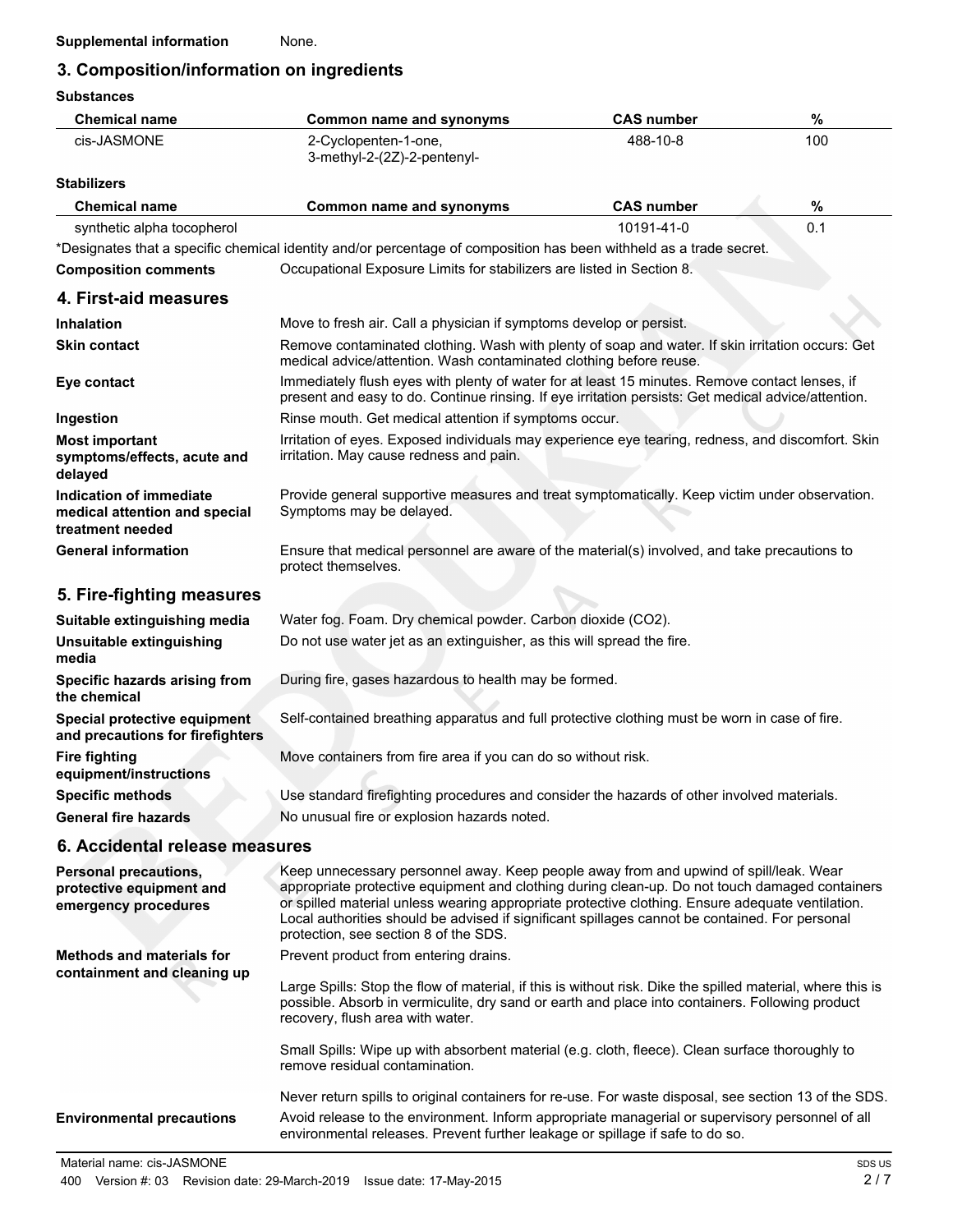#### **7. Handling and storage**

Avoid contact with eyes, skin, and clothing. Provide adequate ventilation. Wear appropriate personal protective equipment. Avoid release to the environment. **Precautions for safe handling** Store in original tightly closed container. Store away from incompatible materials (see Section 10 of the SDS). Recommended Packaging: Glass, Aluminum or Phenolic Lined Steel. Store tightly sealed under inert gas in a cool, well-ventilated area. **Conditions for safe storage, including any incompatibilities**

#### **8. Exposure controls/personal protection**

| <b>Occupational exposure limits</b><br><b>Biological limit values</b><br>Appropriate engineering<br>controls | This substance has no PEL, TLV, or other recommended exposure limit.<br>No biological exposure limits noted for the ingredient(s).<br>Provide eyewash station. Eye wash fountain and emergency showers are recommended.     |  |  |
|--------------------------------------------------------------------------------------------------------------|-----------------------------------------------------------------------------------------------------------------------------------------------------------------------------------------------------------------------------|--|--|
|                                                                                                              | Individual protection measures, such as personal protective equipment                                                                                                                                                       |  |  |
| <b>Eye/face protection</b>                                                                                   | Wear safety glasses with side shields (or goggles).                                                                                                                                                                         |  |  |
| <b>Skin protection</b>                                                                                       |                                                                                                                                                                                                                             |  |  |
| <b>Hand protection</b>                                                                                       | Wear appropriate chemical resistant gloves.                                                                                                                                                                                 |  |  |
| <b>Other</b>                                                                                                 | Wear appropriate chemical resistant clothing.                                                                                                                                                                               |  |  |
| <b>Respiratory protection</b>                                                                                | In case of insufficient ventilation, wear suitable respiratory equipment.                                                                                                                                                   |  |  |
| Thermal hazards                                                                                              | Wear appropriate thermal protective clothing, when necessary.                                                                                                                                                               |  |  |
| <b>General hygiene</b><br>considerations                                                                     | Always observe good personal hygiene measures, such as washing after handling the material<br>and before eating, drinking, and/or smoking. Routinely wash work clothing and protective<br>equipment to remove contaminants. |  |  |

#### **9. Physical and chemical properties**

| Appearance                                                                                  |                                                                                                                                       |
|---------------------------------------------------------------------------------------------|---------------------------------------------------------------------------------------------------------------------------------------|
| <b>Physical state</b>                                                                       | Liquid.                                                                                                                               |
| Color                                                                                       | Pale yellow                                                                                                                           |
| Odor                                                                                        | very diffusive jasmine, celery-seed note                                                                                              |
| <b>Odor threshold</b>                                                                       | Not available.                                                                                                                        |
| рH                                                                                          | Not available.                                                                                                                        |
| Melting point/freezing point                                                                | Not available.                                                                                                                        |
| Initial boiling point and boiling<br>range                                                  | 496.4 °F (258 °C) Literature reference.                                                                                               |
| <b>Flash point</b>                                                                          | 205 °F (96 °C) Closed Cup                                                                                                             |
| <b>Evaporation rate</b>                                                                     | Not available.                                                                                                                        |
| Flammability (solid, gas)                                                                   | Not applicable.                                                                                                                       |
| Upper/lower flammability or explosive limits<br><b>Flammability limit - lower</b><br>$(\%)$ | Not available.                                                                                                                        |
| <b>Flammability limit - upper</b><br>(%)                                                    | Not available.                                                                                                                        |
| Explosive limit - lower (%)                                                                 | Not available.                                                                                                                        |
| Explosive limit - upper (%)                                                                 | Not available.                                                                                                                        |
| Vapor pressure                                                                              | 0.01 mmHg at 20°C; US EPA. 2014. Estimation Programs Interface Suite™ for Microsoft®<br>Windows, v 4.11. US EPA, Washington, DC, USA. |
| Vapor density                                                                               | 5.7 Relative to air; air = 1                                                                                                          |
| <b>Relative density</b>                                                                     | Not available.                                                                                                                        |
| Solubility(ies)                                                                             |                                                                                                                                       |
| Solubility (water)                                                                          | Not available.                                                                                                                        |
| <b>Partition coefficient</b><br>(n-octanol/water)                                           | 3.55 US EPA. 2014. Estimation Programs Interface Suite™ for Microsoft® Windows, v 4.11. US<br>EPA, Washington, DC, USA.               |
| <b>Auto-ignition temperature</b>                                                            | Not available.                                                                                                                        |
| <b>Decomposition temperature</b>                                                            | Not available.                                                                                                                        |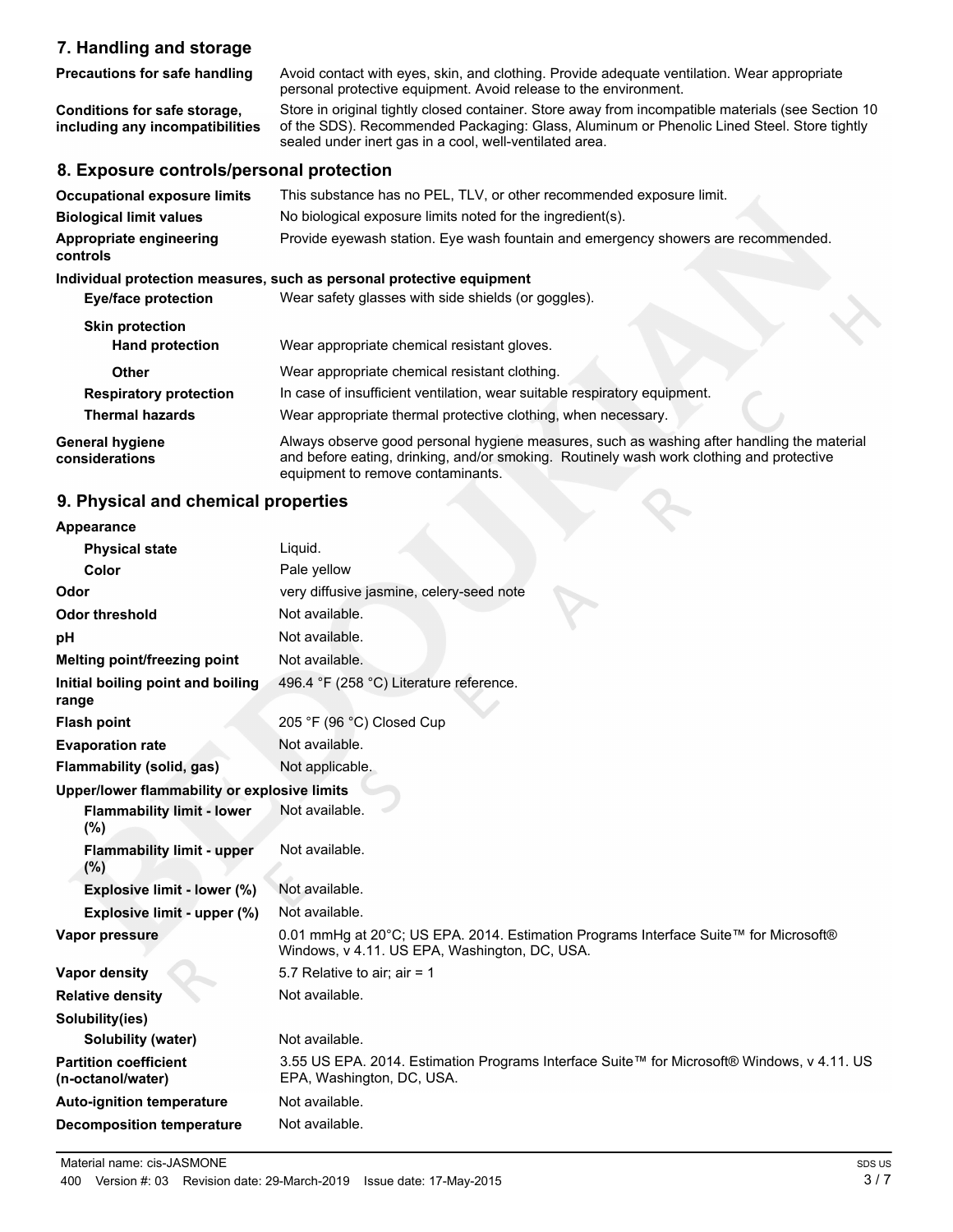| Viscosity                   | Not available.             |  |
|-----------------------------|----------------------------|--|
| Other information           |                            |  |
| <b>Density</b>              | $0.934 - 0.944$ g/cm3      |  |
| <b>Explosive properties</b> | Not explosive.             |  |
| <b>Flammability class</b>   | Combustible IIIB estimated |  |
| Molecular formula           | C11H16O                    |  |
| <b>Molecular weight</b>     | 164.25                     |  |
| <b>Oxidizing properties</b> | Not oxidizing.             |  |
| <b>Specific gravity</b>     | $0.934 - 0.944$ at 25°C    |  |
|                             |                            |  |

#### **10. Stability and reactivity**

| <b>Reactivity</b>                            | The product is stable and non-reactive under normal conditions of use, storage and transport. |
|----------------------------------------------|-----------------------------------------------------------------------------------------------|
| <b>Chemical stability</b>                    | Material is stable under normal conditions.                                                   |
| <b>Possibility of hazardous</b><br>reactions | No dangerous reaction known under conditions of normal use.                                   |
| <b>Conditions to avoid</b>                   | Avoid temperatures exceeding the flash point. Contact with incompatible materials.            |
| Incompatible materials                       | Strong oxidizing agents.                                                                      |
| <b>Hazardous decomposition</b><br>products   | No hazardous decomposition products are known.                                                |

## **11. Toxicological information**

#### **Information on likely routes of exposure**

| <b>Inhalation</b>                                                                  | No adverse effects due to inhalation are expected.                                                                                           |
|------------------------------------------------------------------------------------|----------------------------------------------------------------------------------------------------------------------------------------------|
| <b>Skin contact</b>                                                                | Causes skin irritation.                                                                                                                      |
| Eye contact                                                                        | Causes eve irritation.                                                                                                                       |
| Ingestion                                                                          | Expected to be a low ingestion hazard.                                                                                                       |
| Symptoms related to the<br>physical, chemical and<br>toxicological characteristics | Irritation of eyes. Exposed individuals may experience eye tearing, redness, and discomfort. Skin<br>irritation. May cause redness and pain. |

#### **Information on toxicological effects**

| <b>Acute toxicity</b>                                                        |                         |                                |
|------------------------------------------------------------------------------|-------------------------|--------------------------------|
| <b>Product</b>                                                               | <b>Species</b>          | <b>Test Results</b>            |
| cis-JASMONE (CAS 488-10-8)                                                   |                         |                                |
| <u>Acute</u>                                                                 |                         |                                |
| <b>Dermal</b>                                                                |                         |                                |
| Liquid                                                                       |                         |                                |
| LD50                                                                         | Rabbit                  | > 5000 mg/kg                   |
| Oral                                                                         |                         |                                |
| Liquid                                                                       |                         |                                |
| LD50                                                                         | Rat                     | 4300 mg/kg                     |
|                                                                              |                         |                                |
| * Estimates for product may be based on additional component data not shown. |                         |                                |
| <b>Skin corrosion/irritation</b>                                             | Causes skin irritation. |                                |
| <b>Irritation Corrosion - Skin</b>                                           |                         |                                |
| cis-JASMONE                                                                  |                         | 100 % Patch test               |
|                                                                              |                         | Result: Not irritating.        |
|                                                                              |                         | Species: Rabbit<br>Organ: Skin |
|                                                                              |                         | Notes: RIFM                    |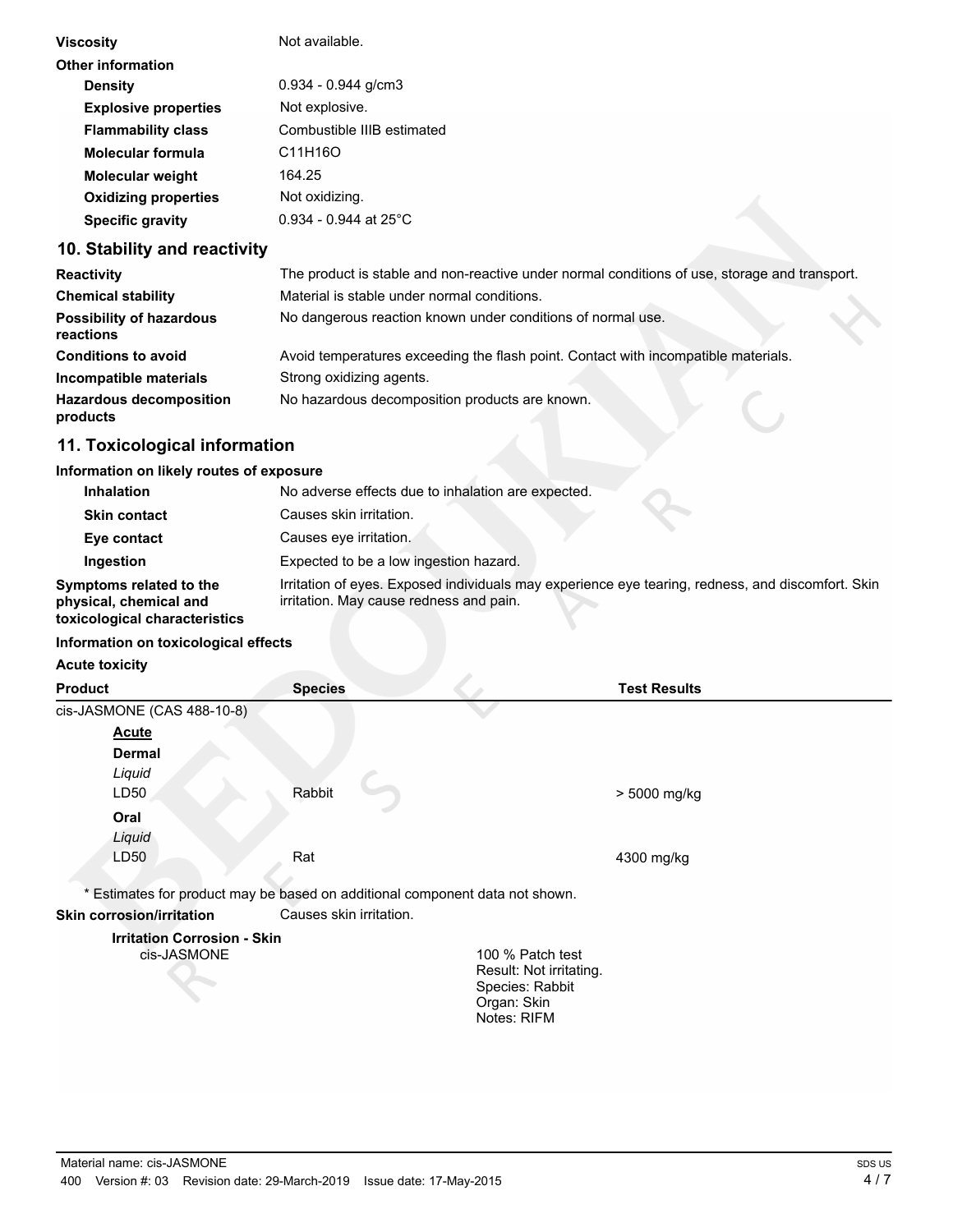| <b>Irritation Corrosion - Skin</b>                     |                                                                |                                                                                                                                                                                                                                                                                                                                                                                                                                                    |
|--------------------------------------------------------|----------------------------------------------------------------|----------------------------------------------------------------------------------------------------------------------------------------------------------------------------------------------------------------------------------------------------------------------------------------------------------------------------------------------------------------------------------------------------------------------------------------------------|
| cis-JASMONE                                            |                                                                | 5000 mg/kg LD50, Irritation evaluated on day 1 of an LD50<br>study, 10 animals evaluated. Moderate redness in 1, severe<br>redness in 9; moderate edema in 10. Test site bleeding in 1,<br>slight eschar in 2, heavy - severe eschar in 2.<br>Result: Irritation noted.<br>Species: Rabbit<br>Organ: Skin<br>Notes: RIFM<br>8 % Patch test, Vehicle Petrolatum.<br>Result: No irritation observed.<br>Species: Human<br>Organ: Skin<br>Notes: RIFM |
| Serious eye damage/eye<br>irritation                   | Causes eye irritation.                                         |                                                                                                                                                                                                                                                                                                                                                                                                                                                    |
| <b>Irritation Corrosion - Eye</b>                      |                                                                |                                                                                                                                                                                                                                                                                                                                                                                                                                                    |
| cis-JASMONE                                            |                                                                | 1 %, Very slight vessel injection. Eyes normal on observation<br>day 2. Vehicle Ethanol SDA 39C.<br>Result: Not irritating.<br>Species: Rabbit<br>Organ: Eye<br><b>Observation Period: 7 days</b>                                                                                                                                                                                                                                                  |
| Respiratory or skin sensitization                      |                                                                |                                                                                                                                                                                                                                                                                                                                                                                                                                                    |
| <b>Respiratory sensitization</b>                       | Not a respiratory sensitizer.                                  |                                                                                                                                                                                                                                                                                                                                                                                                                                                    |
| <b>Skin sensitization</b>                              | This product is not expected to cause skin sensitization.      |                                                                                                                                                                                                                                                                                                                                                                                                                                                    |
| <b>Skin sensitization</b><br>cis-JASMONE               |                                                                | 8 % Patch test, Vehicle Petrolatum.<br>Result: Not sensitizing.<br>Species: Human<br>Organ: Skin<br>Notes: RIFM                                                                                                                                                                                                                                                                                                                                    |
| Germ cell mutagenicity                                 | mutagenic or genotoxic.                                        | No data available to indicate product or any components present at greater than 0.1% are                                                                                                                                                                                                                                                                                                                                                           |
| Germ cell mutagenicity: Ames test                      |                                                                |                                                                                                                                                                                                                                                                                                                                                                                                                                                    |
| cis-JASMONE                                            |                                                                | 3 - 2500 µg/plate, Strains TA 1535, TA 1537, TA 98, TA 100,<br>TA 102 with and without metabolic activation.<br>Result: Not mutagenic.<br>Species: Salmonella typhimurium<br>Notes: RIFM                                                                                                                                                                                                                                                           |
| Carcinogenicity                                        | Not classifiable as to carcinogenicity to humans.              |                                                                                                                                                                                                                                                                                                                                                                                                                                                    |
| IARC Monographs. Overall Evaluation of Carcinogenicity |                                                                |                                                                                                                                                                                                                                                                                                                                                                                                                                                    |
| Not listed.                                            |                                                                |                                                                                                                                                                                                                                                                                                                                                                                                                                                    |
|                                                        | OSHA Specifically Regulated Substances (29 CFR 1910.1001-1050) |                                                                                                                                                                                                                                                                                                                                                                                                                                                    |
| Not regulated.                                         | US. National Toxicology Program (NTP) Report on Carcinogens    |                                                                                                                                                                                                                                                                                                                                                                                                                                                    |
| Not listed.                                            |                                                                |                                                                                                                                                                                                                                                                                                                                                                                                                                                    |
| <b>Reproductive toxicity</b>                           |                                                                | This product is not expected to cause reproductive or developmental effects.                                                                                                                                                                                                                                                                                                                                                                       |
| Specific target organ toxicity -<br>single exposure    | Not classified.                                                |                                                                                                                                                                                                                                                                                                                                                                                                                                                    |
| Specific target organ toxicity -<br>repeated exposure  | Not classified.                                                |                                                                                                                                                                                                                                                                                                                                                                                                                                                    |
| <b>Aspiration hazard</b>                               | Not an aspiration hazard.                                      |                                                                                                                                                                                                                                                                                                                                                                                                                                                    |
| 12. Ecological information                             |                                                                |                                                                                                                                                                                                                                                                                                                                                                                                                                                    |
| <b>Ecotoxicity</b>                                     | Harmful to aquatic life.                                       |                                                                                                                                                                                                                                                                                                                                                                                                                                                    |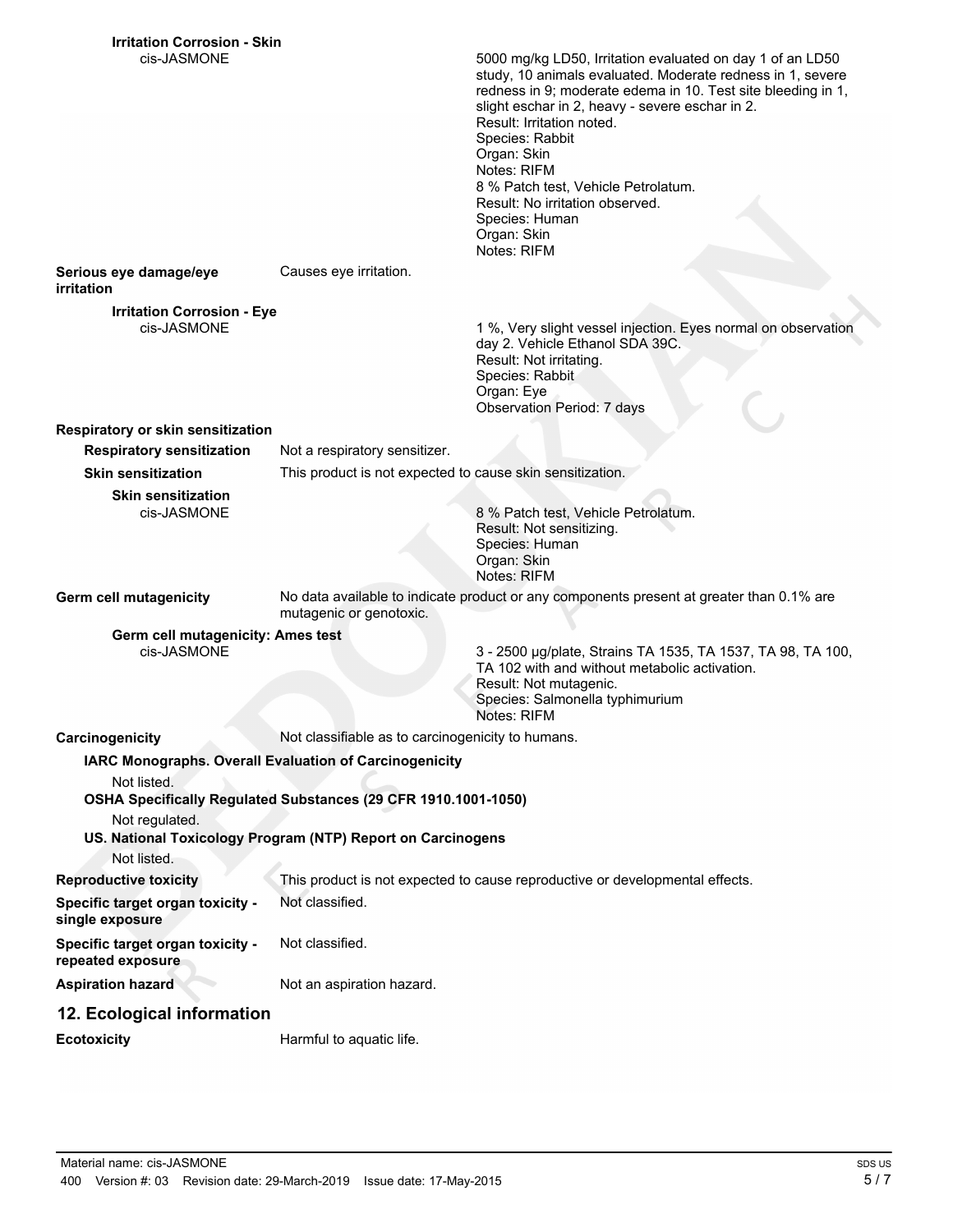| cis-JASMONE (CAS 488-10-8)                                                     |                                                                                                                                                                                                                  |                                                                                                                                                                                                                        |                                                                                                                                                                                                                                                                                                                                          |        |
|--------------------------------------------------------------------------------|------------------------------------------------------------------------------------------------------------------------------------------------------------------------------------------------------------------|------------------------------------------------------------------------------------------------------------------------------------------------------------------------------------------------------------------------|------------------------------------------------------------------------------------------------------------------------------------------------------------------------------------------------------------------------------------------------------------------------------------------------------------------------------------------|--------|
| <b>Aquatic</b>                                                                 |                                                                                                                                                                                                                  |                                                                                                                                                                                                                        |                                                                                                                                                                                                                                                                                                                                          |        |
| Acute                                                                          |                                                                                                                                                                                                                  |                                                                                                                                                                                                                        |                                                                                                                                                                                                                                                                                                                                          |        |
| Crustacea                                                                      | EC50                                                                                                                                                                                                             | Daphnia                                                                                                                                                                                                                | 45 mg/l, 48 h                                                                                                                                                                                                                                                                                                                            |        |
| Fish                                                                           | LC50                                                                                                                                                                                                             | Freshwater fish                                                                                                                                                                                                        | 54 mg/l, 96 h                                                                                                                                                                                                                                                                                                                            |        |
| * Estimates for product may be based on additional component data not shown.   |                                                                                                                                                                                                                  |                                                                                                                                                                                                                        |                                                                                                                                                                                                                                                                                                                                          |        |
| Persistence and degradability                                                  |                                                                                                                                                                                                                  |                                                                                                                                                                                                                        | No data is available on the degradability of this product.                                                                                                                                                                                                                                                                               |        |
| <b>Biodegradability</b>                                                        |                                                                                                                                                                                                                  |                                                                                                                                                                                                                        |                                                                                                                                                                                                                                                                                                                                          |        |
| Percent degradation (Aerobic biodegradation-ready)                             |                                                                                                                                                                                                                  |                                                                                                                                                                                                                        |                                                                                                                                                                                                                                                                                                                                          |        |
| cis-JASMONE                                                                    |                                                                                                                                                                                                                  |                                                                                                                                                                                                                        | OECD 301F, 100 mg/L. 10-day criteria fulfilled. 68%<br>biodegradation after 28 days (70% after 31 days).<br>Biodegradation starts on day 17 after a long lag phase and<br>reaches 67% at the end of the 10-day window (days 17-27).<br>Result: Readily biodegradable.<br>Species: Activated sludge of a predominantly domestic<br>sewage |        |
| <b>Bioaccumulative potential</b>                                               |                                                                                                                                                                                                                  |                                                                                                                                                                                                                        |                                                                                                                                                                                                                                                                                                                                          |        |
| Partition coefficient n-octanol / water (log Kow)<br>cis-JASMONE               |                                                                                                                                                                                                                  | 3.55, US EPA. 2014. Estimation Programs Interface Suite™<br>for Microsoft® Windows, v 4.11. US EPA, Washington, DC,<br>USA.                                                                                            |                                                                                                                                                                                                                                                                                                                                          |        |
| <b>Mobility in soil</b>                                                        | No data available.                                                                                                                                                                                               |                                                                                                                                                                                                                        |                                                                                                                                                                                                                                                                                                                                          |        |
| <b>Other adverse effects</b>                                                   |                                                                                                                                                                                                                  |                                                                                                                                                                                                                        | No other adverse environmental effects (e.g. ozone depletion, photochemical ozone creation<br>potential, endocrine disruption, global warming potential) are expected from this component.                                                                                                                                               |        |
| 13. Disposal considerations                                                    |                                                                                                                                                                                                                  |                                                                                                                                                                                                                        |                                                                                                                                                                                                                                                                                                                                          |        |
| <b>Disposal instructions</b>                                                   |                                                                                                                                                                                                                  | local/regional/national/international regulations.                                                                                                                                                                     | Collect and reclaim or dispose in sealed containers at licensed waste disposal site. Do not allow<br>this material to drain into sewers/water supplies. Do not contaminate ponds, waterways or ditches<br>with chemical or used container. Dispose of contents/container in accordance with                                              |        |
| <b>Local disposal regulations</b>                                              |                                                                                                                                                                                                                  |                                                                                                                                                                                                                        | Dispose in accordance with all applicable regulations.                                                                                                                                                                                                                                                                                   |        |
| <b>Hazardous waste code</b>                                                    |                                                                                                                                                                                                                  | The waste code should be assigned in discussion between the user, the producer and the waste<br>disposal company.                                                                                                      |                                                                                                                                                                                                                                                                                                                                          |        |
| Waste from residues / unused<br>products                                       |                                                                                                                                                                                                                  | Dispose of in accordance with local regulations. Empty containers or liners may retain some<br>product residues. This material and its container must be disposed of in a safe manner (see:<br>Disposal instructions). |                                                                                                                                                                                                                                                                                                                                          |        |
| <b>Contaminated packaging</b>                                                  | Since emptied containers may retain product residue, follow label warnings even after container is<br>emptied. Empty containers should be taken to an approved waste handling site for recycling or<br>disposal. |                                                                                                                                                                                                                        |                                                                                                                                                                                                                                                                                                                                          |        |
| 14. Transport information                                                      |                                                                                                                                                                                                                  |                                                                                                                                                                                                                        |                                                                                                                                                                                                                                                                                                                                          |        |
| <b>DOT</b>                                                                     |                                                                                                                                                                                                                  |                                                                                                                                                                                                                        |                                                                                                                                                                                                                                                                                                                                          |        |
| Not regulated as dangerous goods.                                              |                                                                                                                                                                                                                  |                                                                                                                                                                                                                        |                                                                                                                                                                                                                                                                                                                                          |        |
| <b>IATA</b>                                                                    |                                                                                                                                                                                                                  |                                                                                                                                                                                                                        |                                                                                                                                                                                                                                                                                                                                          |        |
| Not regulated as dangerous goods.                                              |                                                                                                                                                                                                                  |                                                                                                                                                                                                                        |                                                                                                                                                                                                                                                                                                                                          |        |
| <b>IMDG</b>                                                                    |                                                                                                                                                                                                                  |                                                                                                                                                                                                                        |                                                                                                                                                                                                                                                                                                                                          |        |
| Not regulated as dangerous goods.                                              |                                                                                                                                                                                                                  |                                                                                                                                                                                                                        |                                                                                                                                                                                                                                                                                                                                          |        |
| Transport in bulk according to<br>Annex II of MARPOL 73/78 and<br>the IBC Code | Not established.                                                                                                                                                                                                 |                                                                                                                                                                                                                        |                                                                                                                                                                                                                                                                                                                                          |        |
| 15. Regulatory information                                                     |                                                                                                                                                                                                                  |                                                                                                                                                                                                                        |                                                                                                                                                                                                                                                                                                                                          |        |
| <b>US federal regulations</b>                                                  |                                                                                                                                                                                                                  | Standard, 29 CFR 1910.1200.                                                                                                                                                                                            | This product is a "Hazardous Chemical" as defined by the OSHA Hazard Communication                                                                                                                                                                                                                                                       |        |
| TSCA Section 12(b) Export Notification (40 CFR 707, Subpt. D)                  |                                                                                                                                                                                                                  |                                                                                                                                                                                                                        |                                                                                                                                                                                                                                                                                                                                          |        |
| Not regulated.<br><b>CERCLA Hazardous Substance List (40 CFR 302.4)</b>        |                                                                                                                                                                                                                  |                                                                                                                                                                                                                        |                                                                                                                                                                                                                                                                                                                                          |        |
| Not listed.                                                                    |                                                                                                                                                                                                                  |                                                                                                                                                                                                                        |                                                                                                                                                                                                                                                                                                                                          |        |
| Material name: cis-JASMONE                                                     |                                                                                                                                                                                                                  |                                                                                                                                                                                                                        |                                                                                                                                                                                                                                                                                                                                          | SDS US |
| 400 Version #: 03 Revision date: 29-March-2019                                 |                                                                                                                                                                                                                  | Issue date: 17-May-2015                                                                                                                                                                                                |                                                                                                                                                                                                                                                                                                                                          | 6/7    |

**Product Species Test Results**